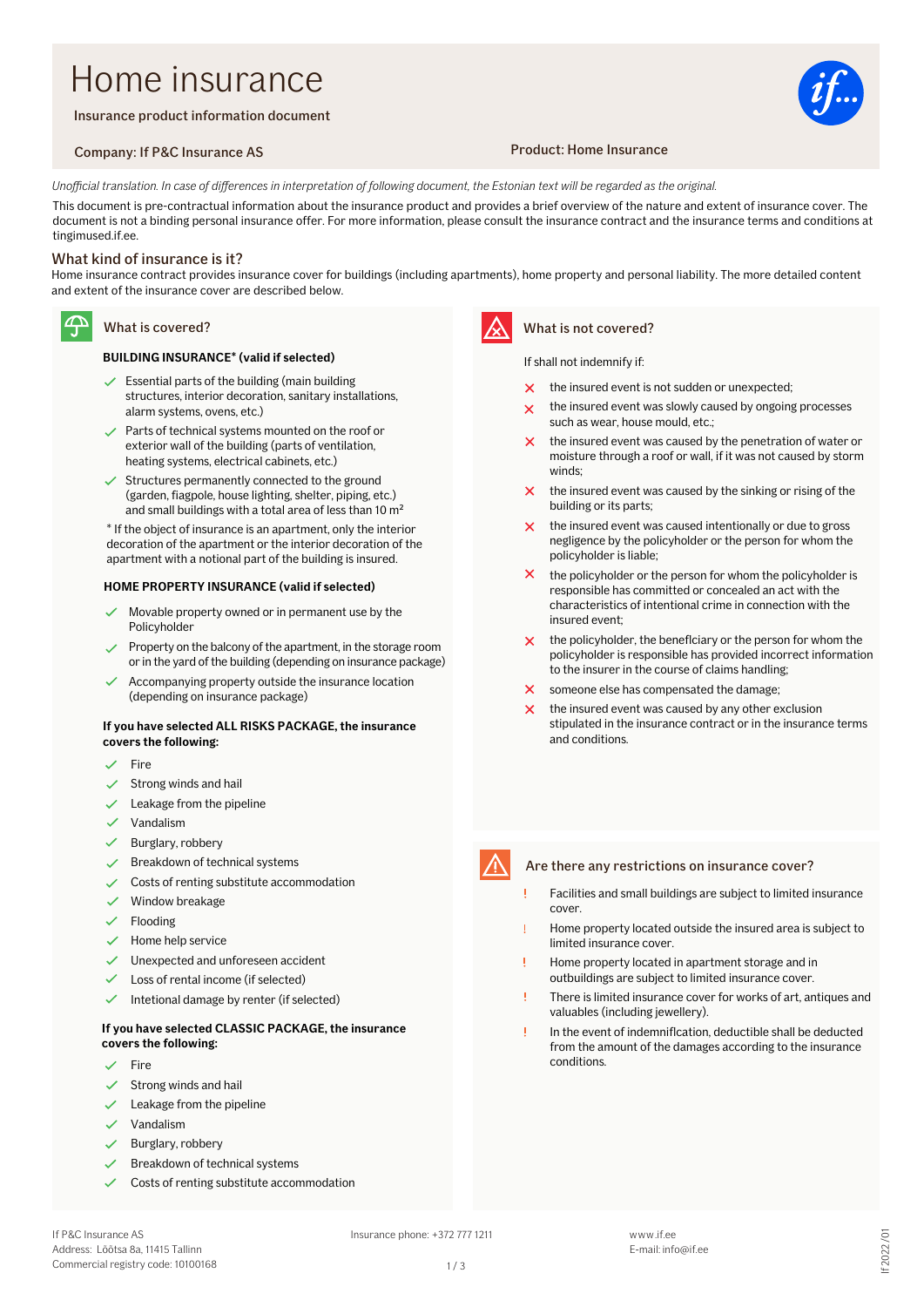- Window breakage
- Flooding
- Unexpected and unforeseen accident
- Loss of rental income (if selected)
- Intetional damage by renter (if selected)

### **If you have selected BASIC PACKAGE, the insurance covers the following:**

- Fire
- $\checkmark$  Strong winds and hail
- $\checkmark$  Leakage from the pipeline
- $\checkmark$  Vandalism
- $\checkmark$  Burglary, robbery
- $\checkmark$  Loss of rental income (if selected)
- $\checkmark$  Intetional damage by renter (if selected)

### **If you have selected MINI PACKAGE, the insurance covers the following:**

- Fire
- Strong winds and hail
- Loss of rental income (if selected)
- $\checkmark$  Intetional damage by renter (if selected)

### **LIABILITY INSURANCE (valid if selected)**

- $\checkmark$  Damage to the health of third parties
- $\checkmark$  Damage to the property of third parties

### Where am I insured?

The scope of insurance cover depends on the insurance package chosen and shall be valid as follows:

- If you have selected the **Mini** or **Basic Package**, the insurance cover shall be valid at the address indicated in the insurance contract
- If you have selected the **Classic Package**, the insurance cover shall be valid at the address indicated in the insurance contract; in addition, the protection of the accompanying home property in the amount of EUR 1,000 across Estonia
- If you have selected the **All Risks Package**, the insurance cover shall be valid at the address indicated in the insurance contract; in addition, the protection of the accompanying home property in the amount of EUR 1,000 across the European Union, Great Britain and United Kingtom of North-Ireland, Norway, Iceland, Liectenstein and Switzerland **,**
- $\checkmark$  For If Plus Level 3, the accompanying home property is covered in the amount of EUR 2,000 world.

In the case of liability insurance, the extent of the insurance cover depends on the chosen area of validity:

- $\checkmark$  The insurance cover shall be valid at the address indicated in the insurance contract
- $\checkmark$  Insurance cover in Estonia
- $\checkmark$  Insurance cover in the European Union
- $\checkmark$  Worldwide insurance cover excluding the USA and Canada

### What are my obligations?

Read thoroughly the insurance contract and the insurance terms and conditions.

Pay insurance premiums on time.

Immediately notify about increase of insurance risk or transfer of insurance object.

Notify of changes in data (incl. data of insurance object).

Fulfll the safety requirements set out in the insurance terms and conditions.

Notify without delay of an insurance event.



### When and how do I pay?

The amount of the insurance premium and the payment procedure will be indicated in the insurance contract and / or in the insurance terms and conditions.

The insurance can be paid for by bank transfer or bank card.

Insurance phone: +372 777 1211 www.if.ee